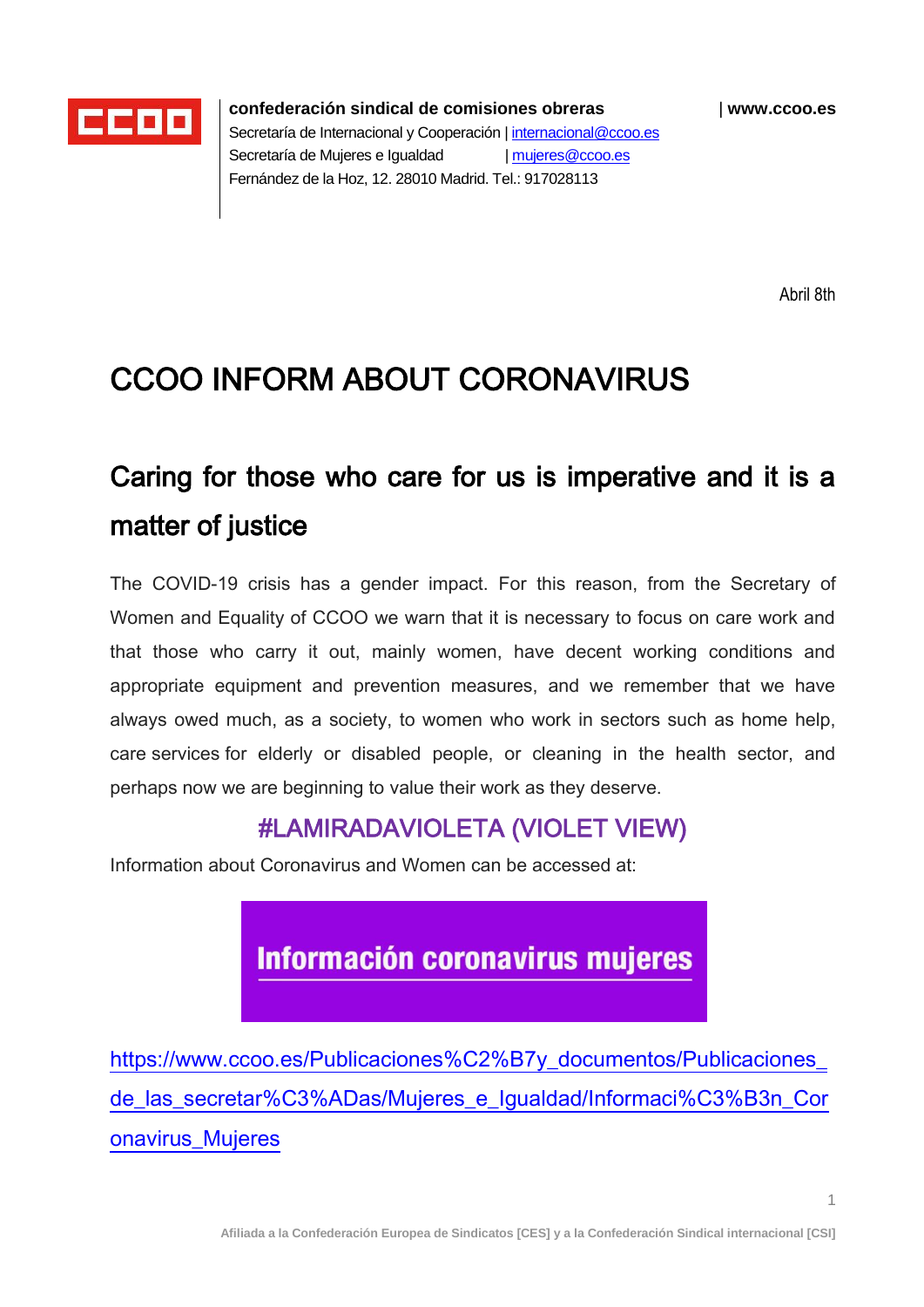We highlight some of the main documents that can be consulted on the website of the Secretariat for Women and Equality of CCOO and that may be useful:

### JOINT RESPONSIBILITY IN WORK-LIFE BALANCE IN TIMES OF COVID-19: QUESTIONS AND ANSWERS (CCOO document)

#### <https://www.ccoo.es/1979b68bcae50758c16051260d72adf8000001.pdf>



GENDER VIOLENCE CONTINGENCY PLAN FOR THE COVID-19 CRISIS (Government document)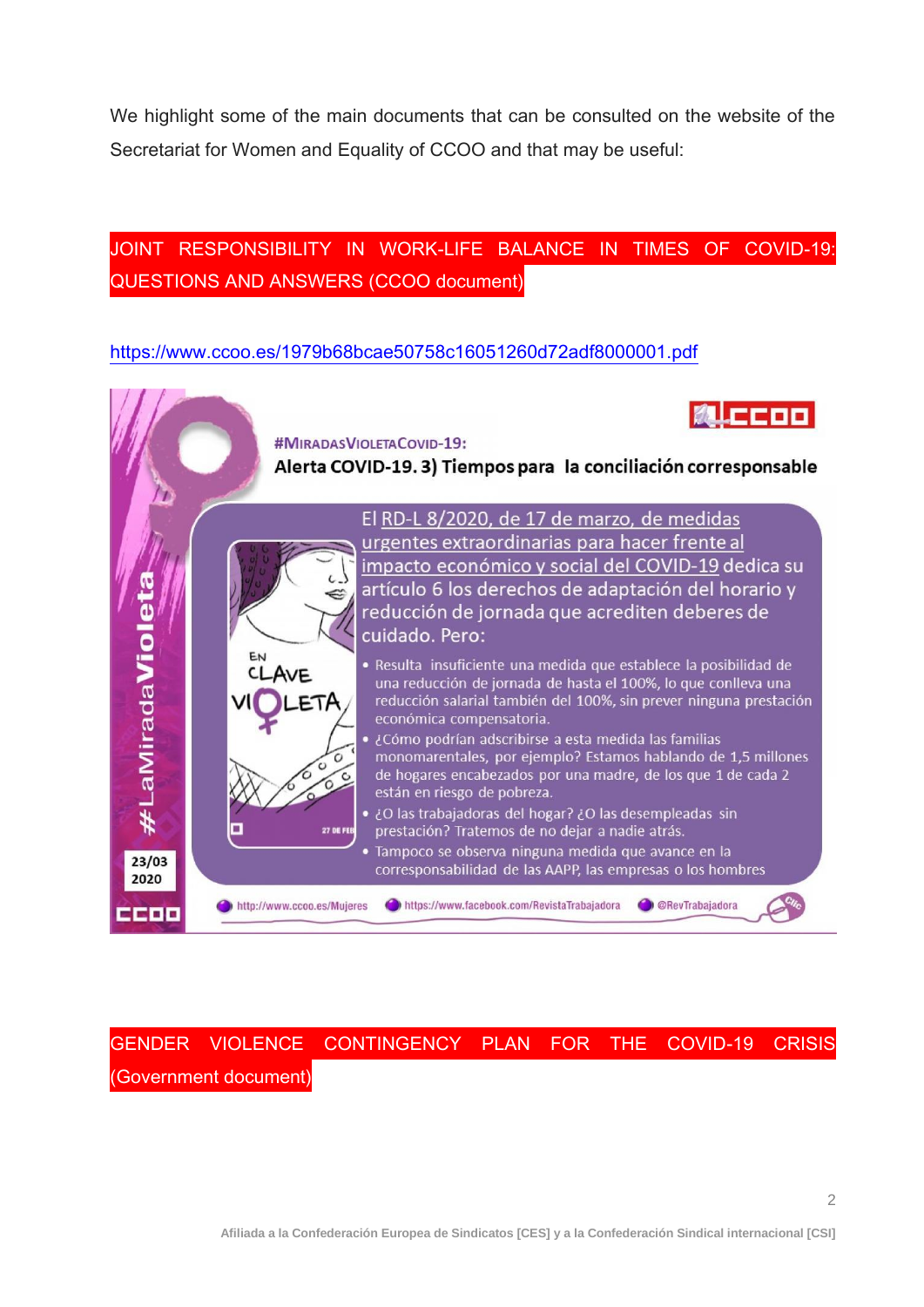[https://www.lamoncloa.gob.es/serviciosdeprensa/notasprensa/igualdad/Paginas/2020/1](https://www.lamoncloa.gob.es/serviciosdeprensa/notasprensa/igualdad/Paginas/2020/170320-covid-viogen.aspx) [70320-covid-viogen.aspx](https://www.lamoncloa.gob.es/serviciosdeprensa/notasprensa/igualdad/Paginas/2020/170320-covid-viogen.aspx)

#### MACHO VIOLENCE IN TIMES OF CRISIS COVID-19 (CCOO document)

[https://www.ccoo.es/noticia:471950--](https://www.ccoo.es/noticia:471950--Violencias_machistas_en_alarma_permanente_para_garantizar_servicios&opc_id=0033b2cc55d00c07d23b20d7eea38c03) [Violencias\\_machistas\\_en\\_alarma\\_permanente\\_para\\_garantizar\\_servicios&opc\\_id=0033](https://www.ccoo.es/noticia:471950--Violencias_machistas_en_alarma_permanente_para_garantizar_servicios&opc_id=0033b2cc55d00c07d23b20d7eea38c03) [b2cc55d00c07d23b20d7eea38c03](https://www.ccoo.es/noticia:471950--Violencias_machistas_en_alarma_permanente_para_garantizar_servicios&opc_id=0033b2cc55d00c07d23b20d7eea38c03)

#### EQUAL RIGHTS FOR DOMESTIC WORKERS (CCOO document)

[https://www.ccoo.es/noticia:472581--](https://www.ccoo.es/noticia:472581--Trabajadoras_del_hogar_urge_su_equiparacion_dignificacion_y_proteccion&opc_id=0033b2cc55d00c07d23b20d7eea38c03)

[Trabajadoras\\_del\\_hogar\\_urge\\_su\\_equiparacion\\_dignificacion\\_y\\_proteccion&opc\\_id=00](https://www.ccoo.es/noticia:472581--Trabajadoras_del_hogar_urge_su_equiparacion_dignificacion_y_proteccion&opc_id=0033b2cc55d00c07d23b20d7eea38c03) [33b2cc55d00c07d23b20d7eea38c03](https://www.ccoo.es/noticia:472581--Trabajadoras_del_hogar_urge_su_equiparacion_dignificacion_y_proteccion&opc_id=0033b2cc55d00c07d23b20d7eea38c03)

> **#MIRADASVIOLETACOVID-19:** Alerta COVID-19. 2) Trabajadoras del hogar, trabajadoras por igual

**MLCCOO**